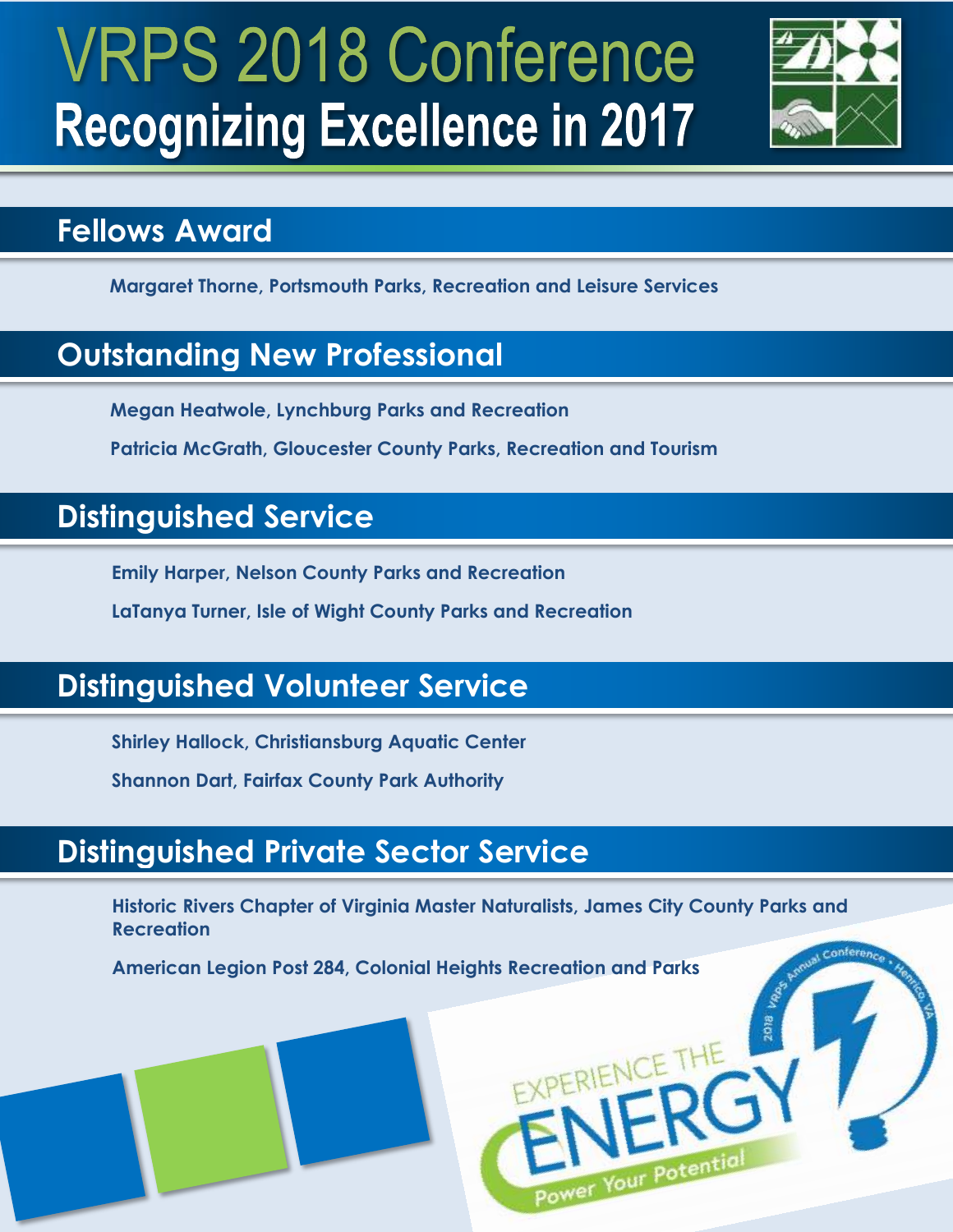

#### **Best New Program**

**Population Under 25,000**

**Wonder City Ice Skating, Hopewell Recreation and Parks** 

**Population 25,001 – 50,000**

**Rec Mobile, Danville Parks and Recreation**

**Population 50,001 – 100,000**

**Family Tubing, Franklin County Parks and Recreation**

**Population Greater than 100,000**

**Blended Voices, Henrico Recreation and Parks** 

### **Best New Special Event**

**Population Under 25,000**

**First Responders Battleship, Christiansburg Aquatic Center**

**Population 25,001 – 50,000**

**Market Monster Mash, Danville Parks and Recreation**

**Population 50,001 – 100,000**

**Capital Color Ride, James City County Parks and Recreation**

**Population Greater than 100,000**

**LoCo ImprovFEST, Loudoun County Parks, Recreation and Community Services** 

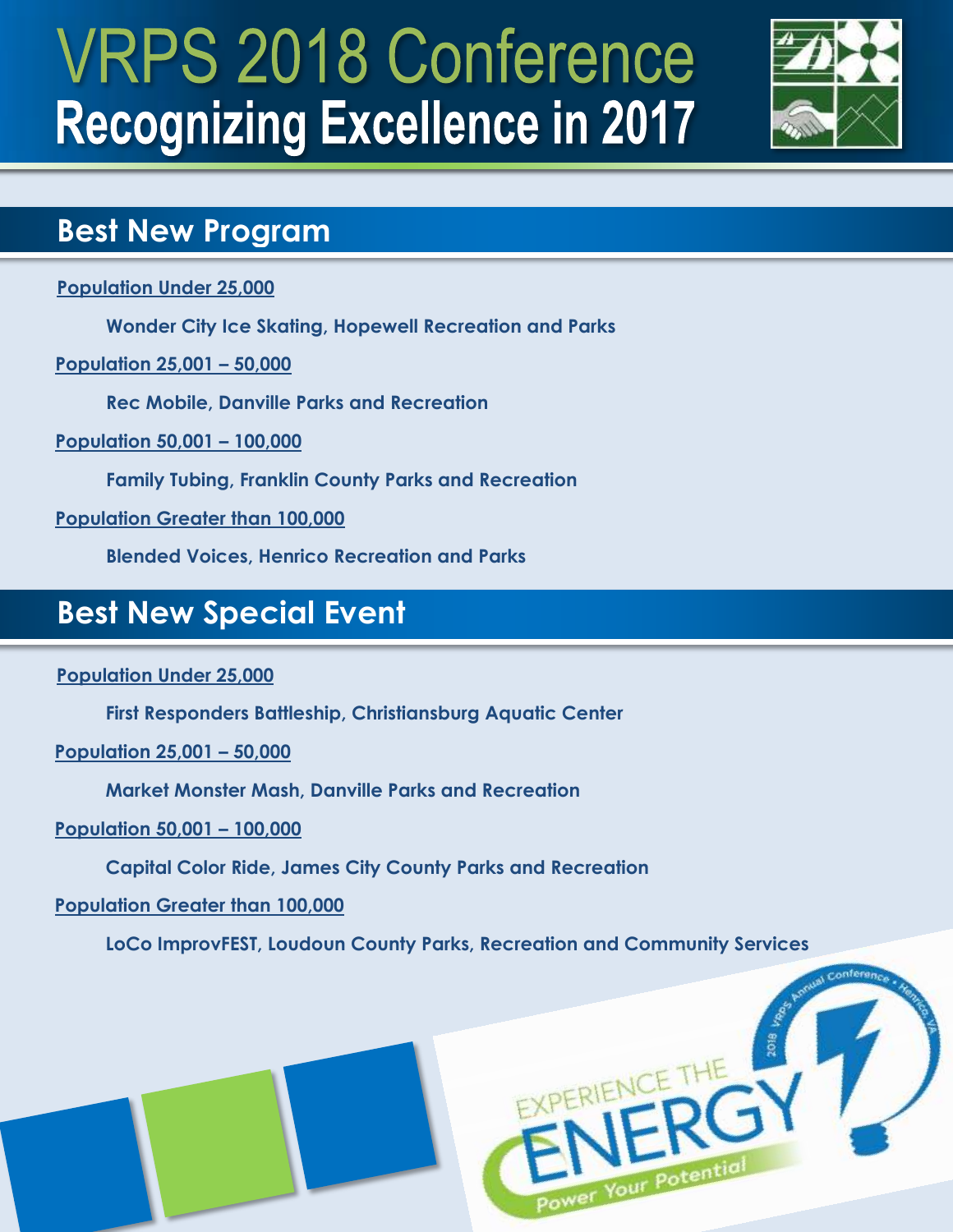

### **Best New Facility (Bricks and Mortar)**

**Population 25,001 – 50,000**

**Robert and Betty Ragsdale Community Center, Dinwiddie County Parks, Recreation and Tourism**

 **Population Greater than 100,000**

**Kempsville Community Recreation Center, Virginia Beach Parks and Recreation**

#### **Best New Facility (Parks, Playgrounds, Blueways, Greenways & Trails)**

**Population Under 25,000**

**NatureRidge Natural Playground, Staunton Parks and Recreation** 

**Population 25,001 – 50,000**

**Catoctin Park, Leesburg Parks and Recreation**

**Population Greater than 100,000**

**Chessie's Trail, Fairfax County Park Authority**

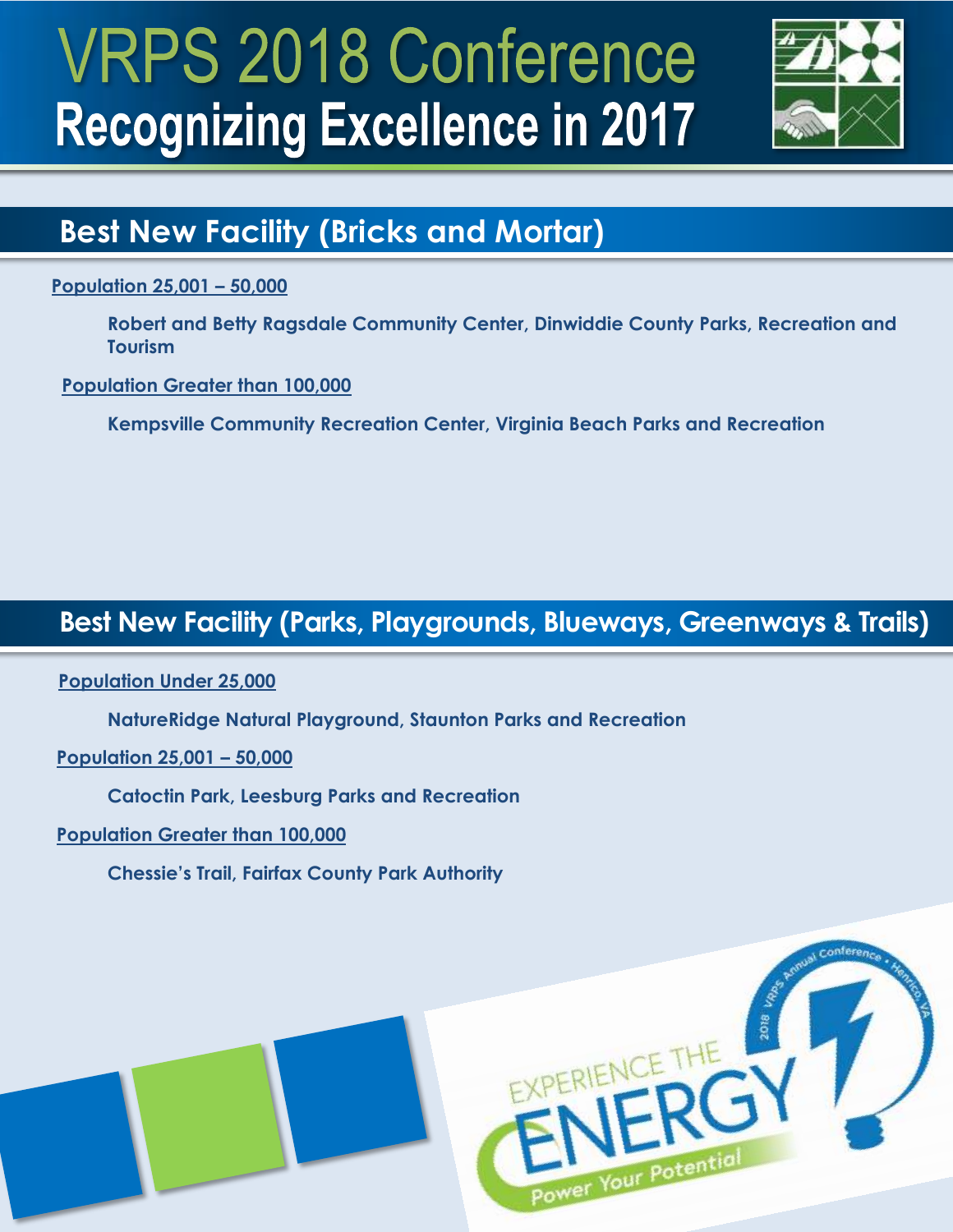

### **Best New Renovation/Addition (Bricks and Mortar)**

**Population Under 25,000**

**Central High School Cultural and Educational Complex, Goochland County Parks and Recreation**

**Population 25,001 – 50,000**

**Price Rotary Senior Center, Harrisonburg Parks and Recreation**

**Population 50,001 – 100,000**

**LARC Field Renovation, Franklin County Parks and Recreation**

**Population Greater than 100,000**

**Barcroft Sports and Fitness Center, Arlington County Department of Parks and Recreation**

#### **Best New Renovation/Addition (P, P, B, G & T)**

#### **Population Under 25,000**

**City Park Improvement Project, Hopewell Recreation and Parks** 

**Population 25,001 – 50,000**

**Billy Cox Playground, Leesburg Parks and Recreation**

#### **Population 50,001 – 100,000**

**The Creekside Trail Extension Project, Lynchburg Parks and Recreation** 

#### **Population Greater than 100,000**

**Miracle League Field Renovation, Chesterfield County Parks and Recreation**

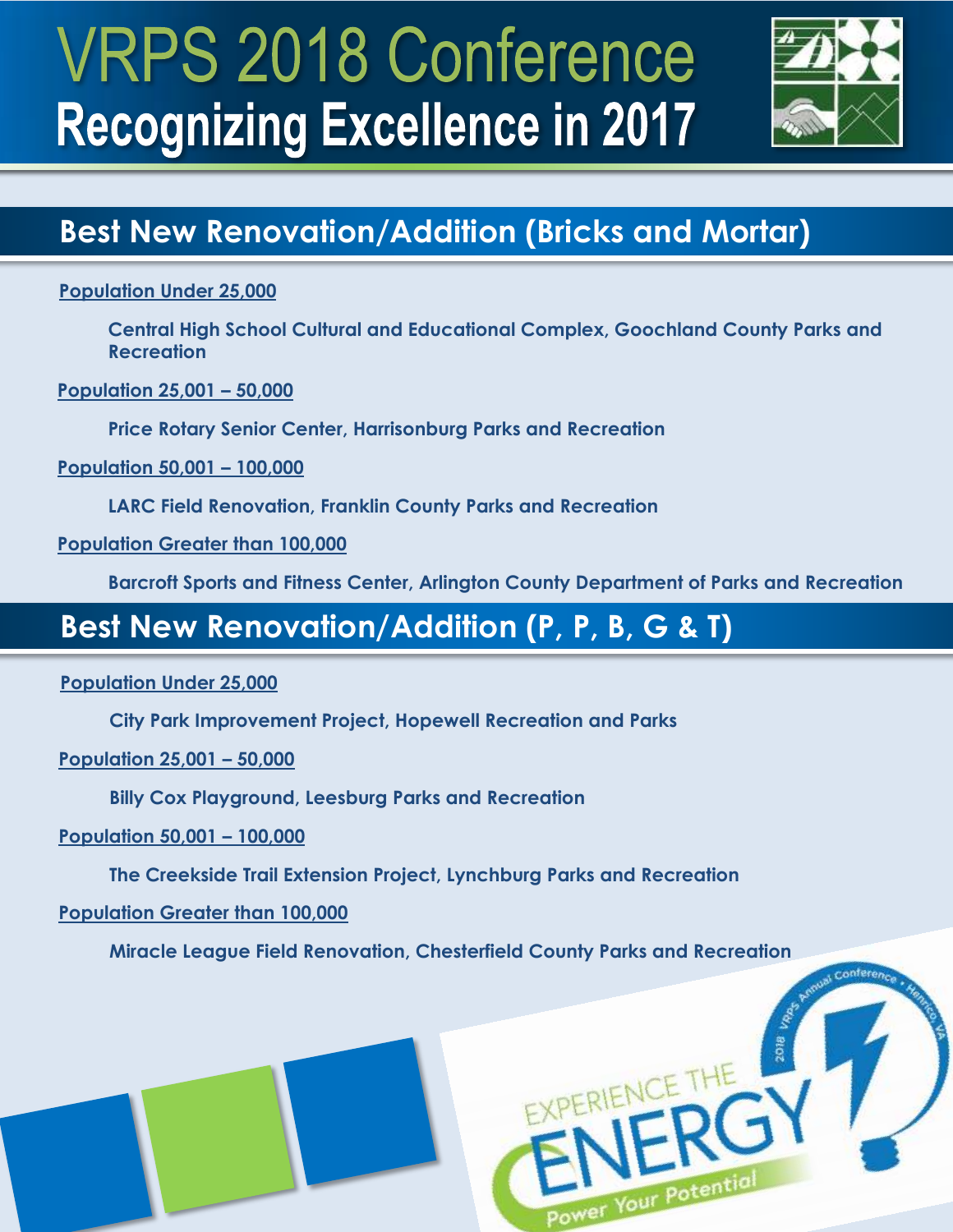

### **Best New Environmental Sustainability**

**Population 25,001 – 50,000**

**Dan River Twins, Danville Parks and Recreation**

**Population 50,001 – 100,000**

**Elmwood Park Historic Sycamore Tree Conservation, Roanoke Parks and Recreation**

**Population Greater than 100,000**

**Four Mile Run Restoration Project, Arlington County Department of Parks and Recreation**

### **Most Innovative Marketing Strategy**

**Population 25,001 – 50,000**

**We <3 Rocks!!! Campaign, Fredericksburg Parks, Recreation and Events** 

**Population 50,001 – 100,000**

**Community Market Beet Mascot, Lynchburg Parks and Recreation**

**Population Greater than 100,000**

**Elf on the Shelf- Rex Parker, Henrico Recreation and Parks** 

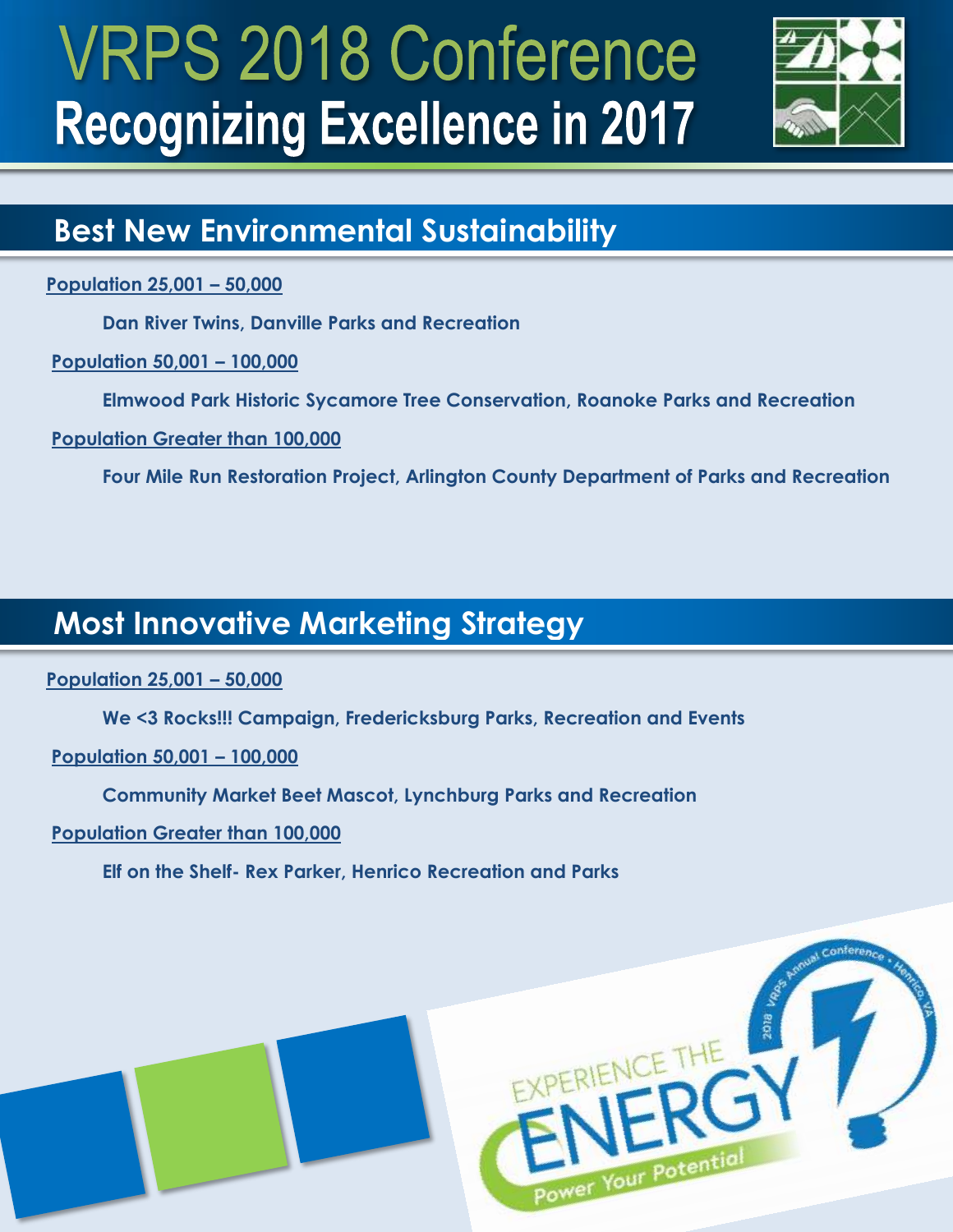

#### **Most Innovative Marketing Piece**

**Population Under 25,000**

**Adventure Fortune Teller, Herndon Parks and Recreation**

**Population 25,001 – 50,000**

**Tacky Lights Sweatshirt, Orange County Parks and Recreation**

**Population 50,001 – 100,000**

**We Got the Beet song/video, Lynchburg Parks and Recreation** 

**Population Greater than 100,000**

**Botanicals and Bouquets Art Exhibit Reception Invitation, Loudoun County Parks, Recreation and Community Services** 

### **Snapshot Moment**

**Population Under 25,000**

**Festival Carnival Ride Photo, Herndon Parks and Recreation**

**Population 25,001 – 50,000**

**Office Costume Contest, Orange County Parks and Recreation**

**Population 50,001 – 100,000**

**Blackwater Blackout, Franklin County Parks and Recreation**

**Population Greater than 100,000**

**Dog Daze, Fairfax County Park Authority**